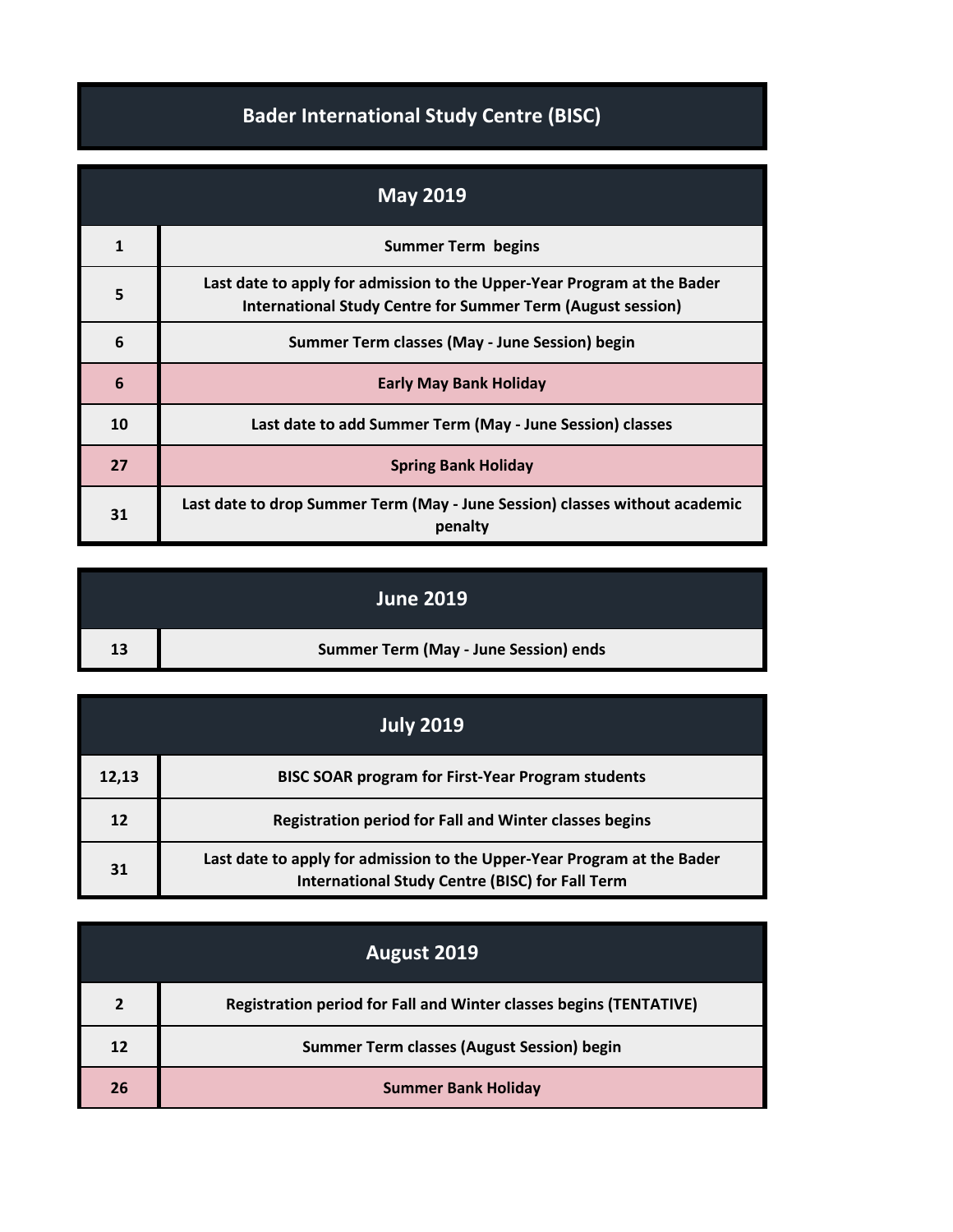| <b>Summer Term classes (August Session) end</b> |
|-------------------------------------------------|
| <b>Summer Term ends</b>                         |

| September 2019 |                                                   |
|----------------|---------------------------------------------------|
|                | <b>Fall term begins</b>                           |
| 9              | <b>Fall Term classes begin</b>                    |
| 20             | Last date to add Fall Term and multi-term classes |

|           | October 2019          |
|-----------|-----------------------|
| 18-22     | Mid-term trip         |
| $23 - 27$ | <b>Reading period</b> |

| November 2019 |                                                                                                                                     |
|---------------|-------------------------------------------------------------------------------------------------------------------------------------|
|               | Last date to drop Fall Term classes                                                                                                 |
| 15            | Last date to apply for admission to the Upper-Year Program at the Bader<br><b>International Study Centre (BISC) for Winter Term</b> |
| $15 - 17$     | <b>Reading period</b>                                                                                                               |
| 28            | <b>Fall Term classes end</b>                                                                                                        |

|          | December 2019                                     |
|----------|---------------------------------------------------|
| $1 - 11$ | Study / examination period                        |
| 6        | <b>Commemoration Day (exams will not be held)</b> |
| 31       | <b>Fall Term ends</b>                             |

| January 2020              |
|---------------------------|
| <b>Winter Term begins</b> |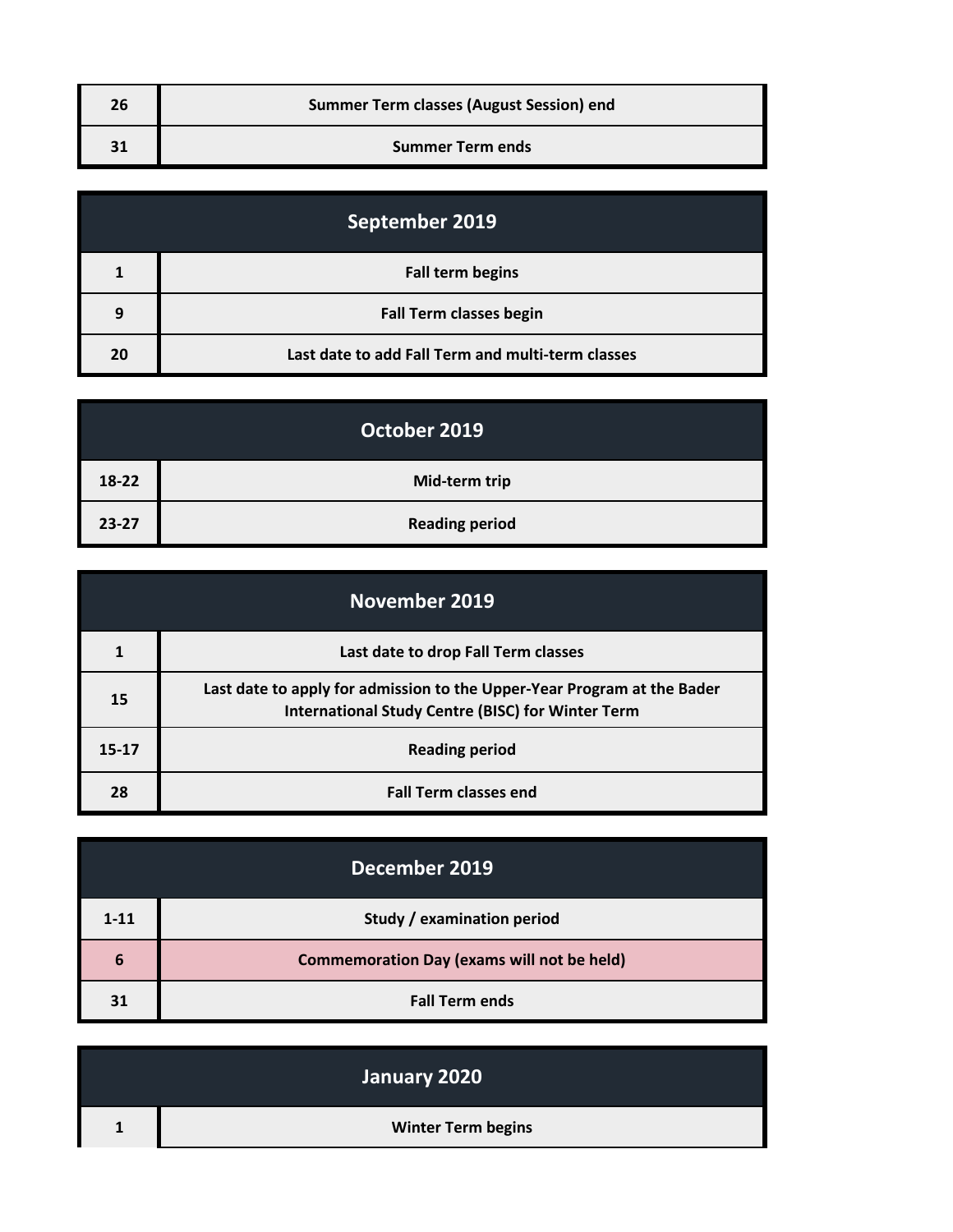| <b>Winter Term classes begin</b>     |
|--------------------------------------|
| Last date to add Winter Term classes |

| <b>February 2020</b> |                                                                               |
|----------------------|-------------------------------------------------------------------------------|
| 14-18                | <b>Mid-Term Trip</b>                                                          |
| $19 - 23$            | <b>Reading period</b>                                                         |
| 28                   | Last date to drop Winter Term and multi-term classes without academic penalty |

|    | <b>March 2020</b>                        |
|----|------------------------------------------|
| 26 | <b>Winter Term classes end</b>           |
| 29 | <b>Study / Examination period begins</b> |

|    | <b>April 2020</b>                      |
|----|----------------------------------------|
| 8  | <b>Study / Examination period ends</b> |
| 10 | <b>Good Friday</b>                     |
| 30 | <b>Winter Term ends</b>                |

|    | <b>May 2020</b>               |
|----|-------------------------------|
| 4  | <b>Early May Bank Holiday</b> |
| 25 | <b>Spring Bank Holiday</b>    |

| <b>June 2020</b> |  |
|------------------|--|
|                  |  |

| <b>July 2020</b> |  |
|------------------|--|
|                  |  |